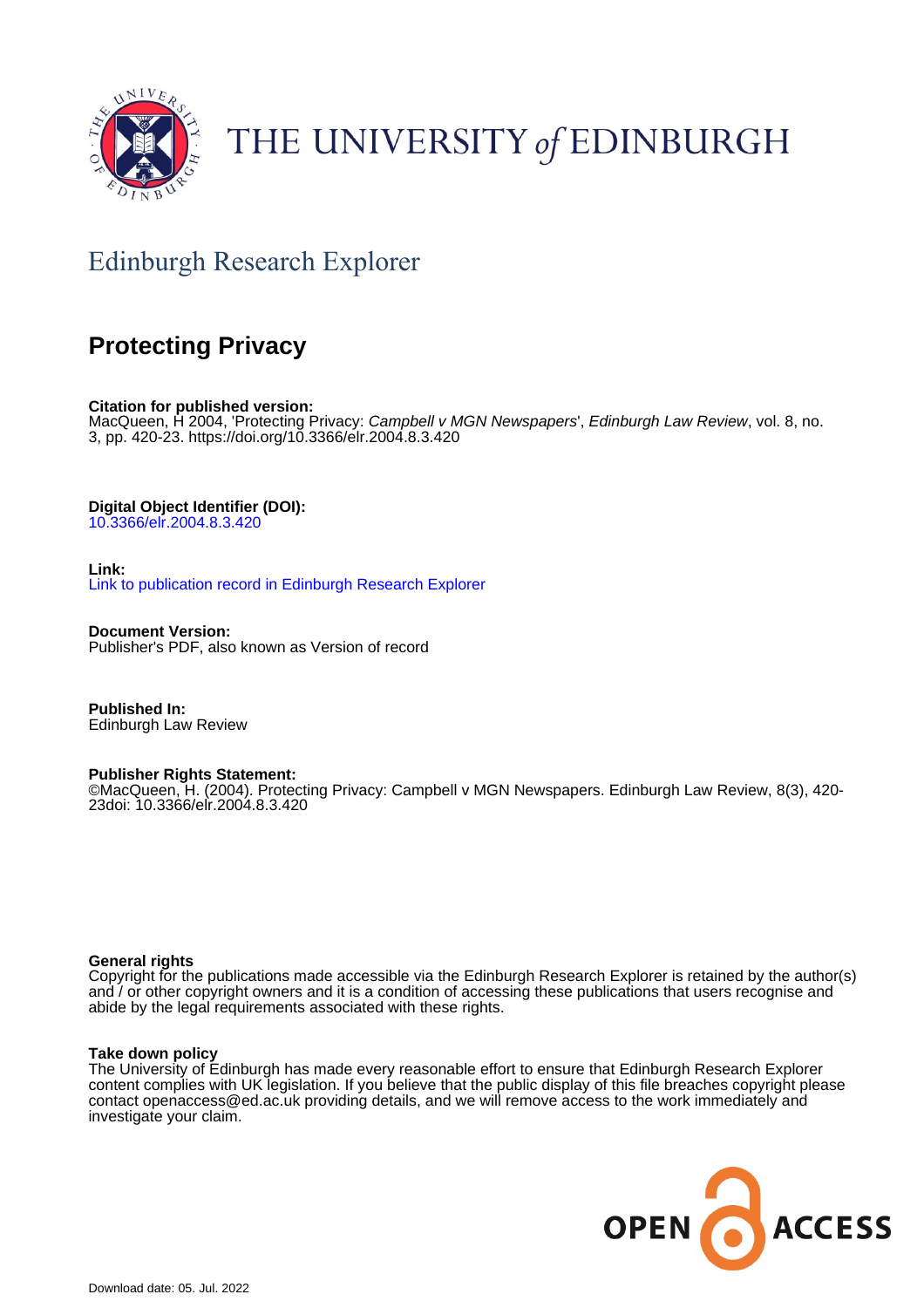Commission<sup>9</sup> are not principles at all, but model rules in the form of a code. The von Bar group is called the Study Group on a European Civil Code. It will produce documents which may be called Principles but which will really be draft codes. The "optional instrument" envisaged by the European Commission would probably be in the form of a draft code. Even if the word "code" is often carefully avoided, the idea of codification is alive and well at European level. And that idea in its modern form comes straight from the French civil code. The drafters of all these European instruments are trying, consciously or subconsciously, to follow the style and general approach pioneered by the drafters of the French civil code and, if they are not, they should be!

So I end as I began. Let us pay homage to the *Code civil* on its bicentenary. It brought harmony where there was diversity. It gave the community it served good laws in a good form. It established a new legal base in tune with the needs and values of the times but manifestly did not prevent further development of the law in response to changing needs and changing values. May its influence live on forever.

> *Eric Clive Visiting Professor University of Edinburgh*

EdinLR Vol 8 pp 420–423

### Protecting Privacy

In *Campbell* v *MGN Newspapers Ltd*<sup>1</sup> the House of Lords held, by a majority of 3-2, that the action for breach of confidence could be used to give a remedy to the "supermodel" Naomi Campbell<sup>2</sup> in respect of an article and photograph published in the *Daily Mirror* newspaper on 1 February 2001 (i.e. some four months after the Human Rights Act 1998 had come into force on 2 October 2000). The *Mirror* story had exposed the falsity of Campbell's earlier public denials of her drug addiction, by telling of her course of treatment with Narcotics Anonymous. The case has been heralded as an important step towards the common law protection of individual privacy. It thus appears to contrast with the earlier decision of the House in the strip-searching case of *Wainwright* v *Home Office*, <sup>3</sup> noted in the last issue of the *Edinburgh Law Review*, <sup>4</sup> that English common law before 2 October 2000 did not recognise a general right of privacy. *Wainwright* did however accept that the law of confidential information was developing to protect privacy, and *Campbell* therefore merely confirms and reinforces that acceptance, leaving *Wainwright*'s denial of a general right of privacy unaffected.<sup>5</sup> Indeed the House is effectively unanimous on the law; the difference of view between the majority and the minority is essentially on how to apply it to the facts of the case before it.

The essential principle is that personal as well as commercial information should be treated as confidential by a person who knows or ought to know that the other person has a reasonable

<sup>9</sup> See note 5 above.

<sup>1</sup> [2004] UKHL 22; 2 WLR 1232; 2 All ER 995 (HL).

<sup>2</sup> "Even the judges know who Naomi Campbell is" (Baroness Hale of Richmond at para 127).

<sup>3</sup> [2003] UKHL 53; 3 WLR 1137; 4 All ER 969 (HL).

<sup>4</sup> H L MacQueen, "Protecting privacy" (2004) 8 EdinLR 249.

<sup>5</sup> For the lack of effect on the *Wainwright* conclusion see Lord Hoffmann at para 43 and Baroness Hale at para 133.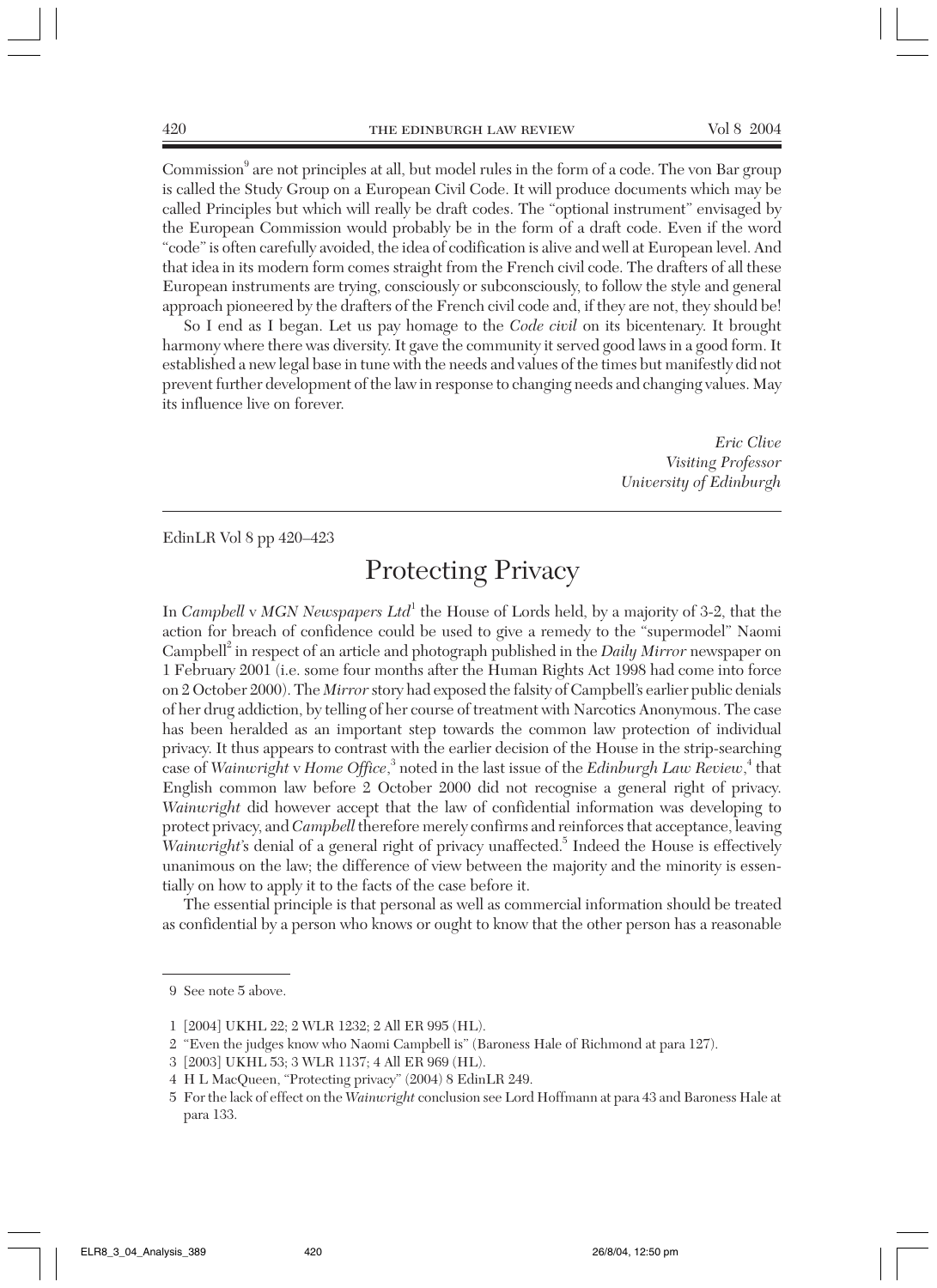expectation that it will be respected as private.<sup>6</sup> There is no need for a pre-existing relationship of confidence between the parties or for the party to whom the duty is owed to have imparted the information to the other subject under an express or implied obligation of confidence. The law might well be better described as being about the misuse of private information.<sup>7</sup> Articles 8 and 10 of the European Convention on Human Rights, on respect for privacy and freedom of expression respectively, had already (in the "Spycatcher" case in 1989<sup>8</sup>) been brought into the law as pre-eminent factors for consideration in weighing the competing interests in such cases. But, consistently with Resolution 1165 of the Parliamentary Assembly of the Council of Europe in 1998, neither right is absolute or outweighs the other.<sup>9</sup> Although section  $12(4)$  of the Human Rights Act enjoins the courts to have "particular regard" for freedom of expression, the right itself is not unqualified, and requires regard at least for the right of privacy as well.<sup>10</sup>

The case proceeded on the common ground that the *Mirror*'s revelations could be placed in five categories: (1) Campbell's drug addiction; (2) her treatment for it; (3) the provision of the treatment by Narcotics Anonymous; (4) details of the treatment, such as its length, frequency and form; (5) the photograph showing Campbell on the street as she left a specific meeting with other addicts (whose faces were pixillated in the published version). All the judges accepted that items (1) and (2) could be published by the *Mirror*, given Campbell's previous untruths on the subject. The differences between them emerged with regard to (3), (4) and (5).

For the majority, the publication of this information went beyond what was needed to rebut Campbell's claims and impermissibly entered her private sphere. Information about a person's health and treatment therefor is both private and confidential.<sup>11</sup> Indeed, at the heart of the Narcotics Anonymous treatment was client anonymity; such therapy was "obviously private".<sup>12</sup> The possible adverse effects of unauthorised publication could not be foreseen. The *Mirror* could only have acquired its information from someone else taking the course of treatment with Campbell, or from a member of her entourage, adding to the victim's sense of betrayal.<sup>13</sup> With obviously private information there was no need to ask whether its publication would be "highly offensive".<sup>14</sup> While "the law of privacy is not intended for the protection of the unduly sensitive", <sup>15</sup> the correct perspective was that of the reasonable person of ordinary sensibilities in the same position as the victim of the disclosure, i.e. a mixture of the objective with the subjective.<sup>16</sup> In favour of the *Mirror*'s freedom of expression was the journalist's duty to impart to the public

- 6 The principle is taken to have been established in the speech of Lord Goff of Chieveley in *Attorney-General* v *Guardian Newspapers Ltd (No 2)* [1990] 1 AC 109 at 281.
- 7 See in particular Lord Nicholls at para 14. Cf the approach of the New Zealand Court of Appeal in *Hosking* v *Runting* [2004] NZCA 34 (to which there is reference in *Campbell*, but in which the majority of the court recognises a right of action for breach of privacy by giving publicity to private and personal information, separate from breach of confidence). The courts in both *Campbell* and *Hosking* refer approvingly to the important article by Gavin Phillipson, "Transforming breach of confidence? Towards a common law of privacy under the Human Rights Act" (2003) 66 MLR 726.
- 8 *Attorney-General* v *Guardian Newspapers Ltd (No 2)* [1990] 1 AC 109.
- 9 Lord Nicholls at para 12; Lord Hoffmann at para 55; Lord Hope of Craighead at para 113; Baroness Hale at para 138; Lord Carswell at para 167.
- 10 Lord Hope at para 111.
- 11 Baroness Hale at paras 144, 145, 147.
- 12 Lord Hope of Craighead at para 95, 96; Lord Carswell at para 165.
- 13 Lord Hope at para 98; Baroness Hale at para 153.
- 14 The test formulated by Gleeson CJ in the Australian case of *Australian Broadcasting Corporation* v *Lenah Game Meats Pty Ltd* (2001) 185 ALR 1 (HCA): on this see Lord Hope at para 96, Baroness Hale at para 136, and Lord Carswell at para 166. See further Lord Nicholls at para 22.
- 15 Lord Hope at para 94.
- 16 Lord Hope at paras 99-100; Baroness Hale at paras 157-158; Lord Carswell at para 166.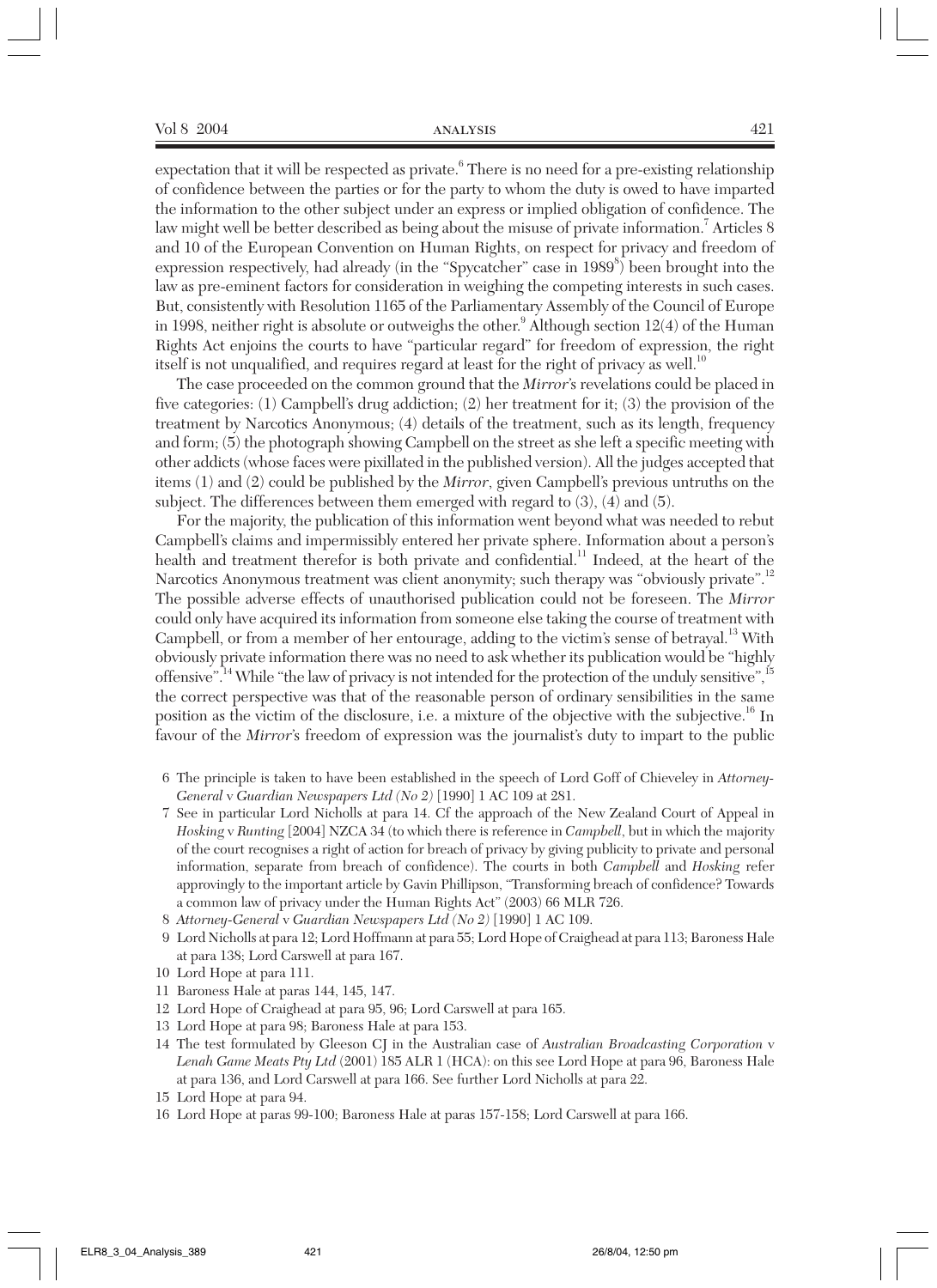ideas and information of public interest,<sup>17</sup> and the significant degree of choice on how to present the material.<sup>18</sup> But there would be greater privileging of political than artistic or commercial expression: "there were no political or democratic values at stake here, nor has any pressing social need been identified."<sup>19</sup> For the majority the photograph in particular tilted the balance in favour of privacy:

Miss Campbell could not have complained if the photographs had been taken to show the scene in the street by a passer-by and later published simply as street scenes. But these were not just pictures of a street scene where she happened to be when the photographs were taken. They were taken deliberately, in secret and with a view to their publication in conjunction with the article.<sup>20</sup>

To the minority, on the other hand, since the main substance of the *Mirror*'s story was justified, the additional "colour" of information items (3)-(5) had to be accepted as part of the latitude which should be given to the press as part of its right of freedom of expression. The initial story had been presented sympathetically.<sup>21</sup> Nothing was disclosed about Narcotics Anonymous therapy which was not already well-known in general to the public, $22$  while the photograph of "Miss Campbell in the street exchanging warm greetings with others on the doorstep of a building [with] nothing undignified or distrait about her appearance"<sup>23</sup> involved "nothing embarrassing"<sup>24</sup> or of a private nature.

There are some contrasting dicta on the horizontal effect of the Human Rights Act.<sup>25</sup> For the dissenting Lords Nicholls and Hoffmann, Convention rights are "values" which can inform the development of the law in disputes between parties who are not public authorities.<sup>26</sup> Lord Hope and Baroness Hale clearly see a stronger effect. For Lord Hope, Articles 8 and 10 are already embedded in the English law of confidence, although balancing the two "is plainly now carefully focussed and more penetrating … new breadth and strength is given to the action for breach of confidence by these articles."<sup>27</sup> Later, he highlighted the court's duty under section  $6(1)$  of the Human Rights Act not to act in a way incompatible with Convention rights, $^{28}$  while Baroness Hale observed that "if there is a relevant cause of action available, the court as a public authority must act compatibly with both parties' Convention rights".<sup>29</sup>

Speaking after the decision of the House of Lords was issued, Piers Morgan, the editor of the *Mirror*, remarked: "This is a very good day for lying drug-abusing prima donnas who want to have their cake with the media, and the right to then shamelessly guzzle it with their Cristal champagne. … If ever there was a less deserving case for creating what is effectively a back door

- 17 *Jersild* v *Denmark* (1994) 19 EHRR 1.
- 18 *Fressoz* v *France* (2001) 31 EHRR 28.
- 19 Lord Hope at para 117; Baroness Hale at paras 148-149. For criticism of such categorisations of speech as applied to commercial expression, see C R Munro, "The value of commercial speech" (2003) 62 CLJ 134.
- 20 Lord Hope at para 123; see also Baroness Hale at paras 154-156; Lord Carswell at para 165.
- 21 The tone of the *Mirror* coverage changed unpleasantly once Campbell launched her action.
- 22 Lord Nicholls at para 26; Lord Hoffmann at para 60.
- 23 Lord Nicholls at paras 30-31.
- 24 Lord Hoffmann at paras 72-77.
- 25 Note also the brief discussion of this topic in *X* v *Y* [2004] EWCA Civ 662, 28 May 2004, paras 43-49 (Mummery LJ). I am grateful to Chris Himsworth for drawing this case to my attention.
- 26 Lord Nicholls at paras 17-18; Lord Hoffmann at paras 49-50.
- 27 Para 86.
- 28 Para 114.
- 29 Para 132.